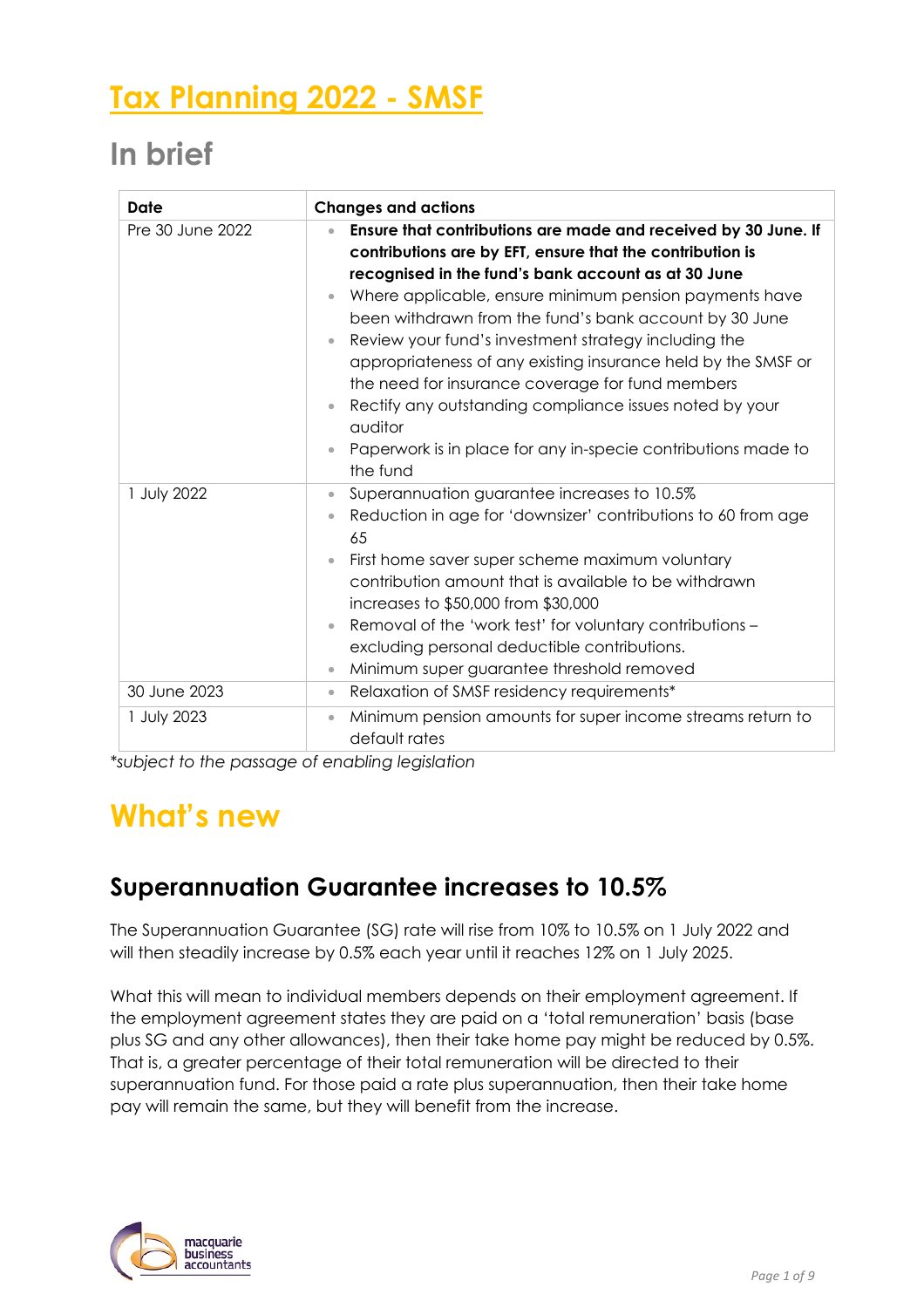### **Work-test repeal – enabling those under 75 to contribute to super**

Currently, a work test applies to superannuation contributions made by people aged 67 or over. In general, the work test requires that you are gainfully employed for at least 40 hours over a 30 day period in the financial year.

From 1 July 2022, the work-test has been removed and individuals aged younger than 75 years will be able to make or receive non-concessional (including under the bringforward rule) or salary sacrifice superannuation contributions without meeting the work test, subject to existing contribution caps and total super balance rules.

The work test will still apply to personal deductible contributions.

This change will also see those aged under 75 be able to access the 'bring forward rule' if your total superannuation balance allows. The bring forward rule enables you to contribute up to three years' worth of non-concessional contributions to your super in one year.

### **Downsizer contributions from age 60**

From 1 July 2022, eligible individuals aged 60 years or older can choose to make a 'downsizer contribution' into their superannuation of up to \$300,000 per person (\$600,000 per couple) from the proceeds of selling their home. Prior to 1 July, you needed to be 65 years or older to utilise downsizer contributions.

Downsizer contributions can be made from the sale of your principal residence in Australia that you have owned for the past ten or more years. These contributions are excluded from the age test, work test, and your total superannuation balance (but not exempt from your transfer balance cap).

If you are looking to make a downsizer contribution, please ensure your trust deed allows it.

#### **First home saver scheme – using super to save for a first home**

The First Home Super Saver Scheme enables first home buyers to withdraw voluntary contributions they have made to superannuation and any associated earnings, to put toward the cost of a first home. The benefit of this scheme is the concessional tax treatment of superannuation.

From 1 July 2022, the maximum amount of contributions that can be released from superannuation will increase from \$30,000 to \$50,000. The maximum amount of contributions that can be released each year is \$15,000 totalling \$50,000 across all years.

The FHSS does not apply to investment properties – only a first home the individual intends to live in.

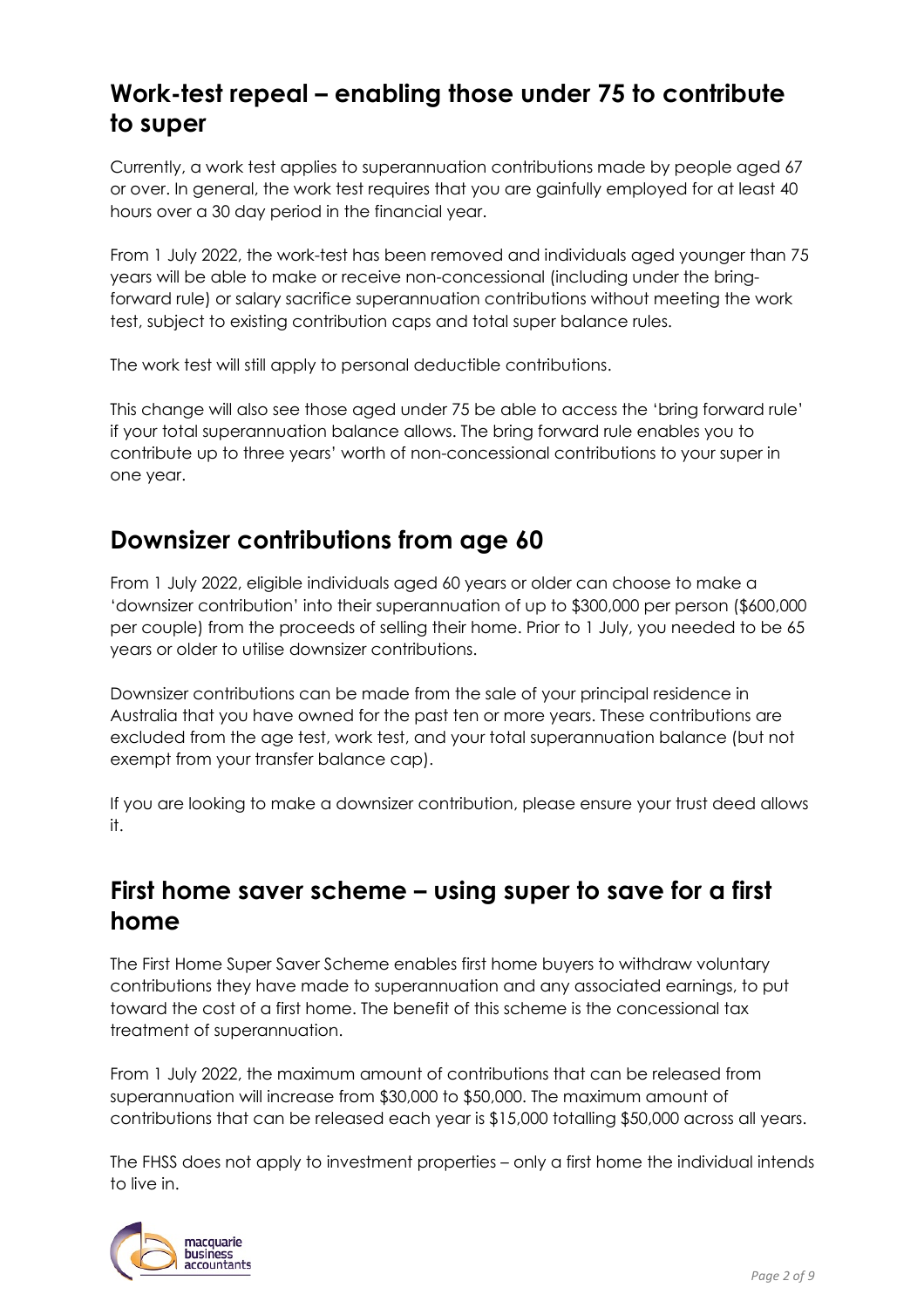### **\$450 super guarantee threshold removed**

From 1 July 2022, the \$450 threshold that limits superannuation payments to those that earn \$450 or more per month will be removed. This means that employers will need to pay all employees aged 18 or over superannuation guarantee regardless of how much they earn.

For employees under the age of 18, super guarantee is only required if the employee works more than 30 hours per week.

### **What is staying the same**

#### **Minimum pension reduction for super income streams extended**

The temporary 50% reduction in superannuation minimum drawdown requirements for account-based pensions and similar products has been extended to 30 June 2023.

| Age        | Default minimum drawdown<br>rates $(%)$ | Reduced rates by 50% for the<br>2019-20 to 2022-23 income<br>years $(%)$ |
|------------|-----------------------------------------|--------------------------------------------------------------------------|
| Under 65   |                                         |                                                                          |
| 65-74      |                                         | 2.5                                                                      |
| 75-79      | 6                                       | 3                                                                        |
| 80-84      |                                         | 3.5                                                                      |
| 85-89      | 9                                       | 4.5                                                                      |
| 90-94      |                                         | 5.5                                                                      |
| 95 or more | 14                                      |                                                                          |

### **Concessional and non-concessional contribution caps**

The concessional contribution cap for the 2022-23 financial year will remain at \$27,500. Concessional contributions are contributions made into your super fund before tax such as superannuation guarantee, salary sacrifice or personal deductible contributions.

You may be able to utilise your concessional contributions cap to make a personal deductible contribution of up to \$27,500 (less any employer contributions) plus any unused amounts back to 1 July 2018 if you meet the eligibility for the carry forward unused concessional contributions (see Carry forward unused concessional contributions below). This can save you tax and may be particularly beneficial if you have higher than usual income such as a capital gains.

The non-concessional cap will remain \$110,000 for the 2022-23 financial year. Nonconcessional contributions are after tax contributions made into your super fund.

The bring forward rule enables those under the age of 75 (age 67 prior to 1 July 2022) to contribute three years' worth of non-concessional contributions to their super in one year.

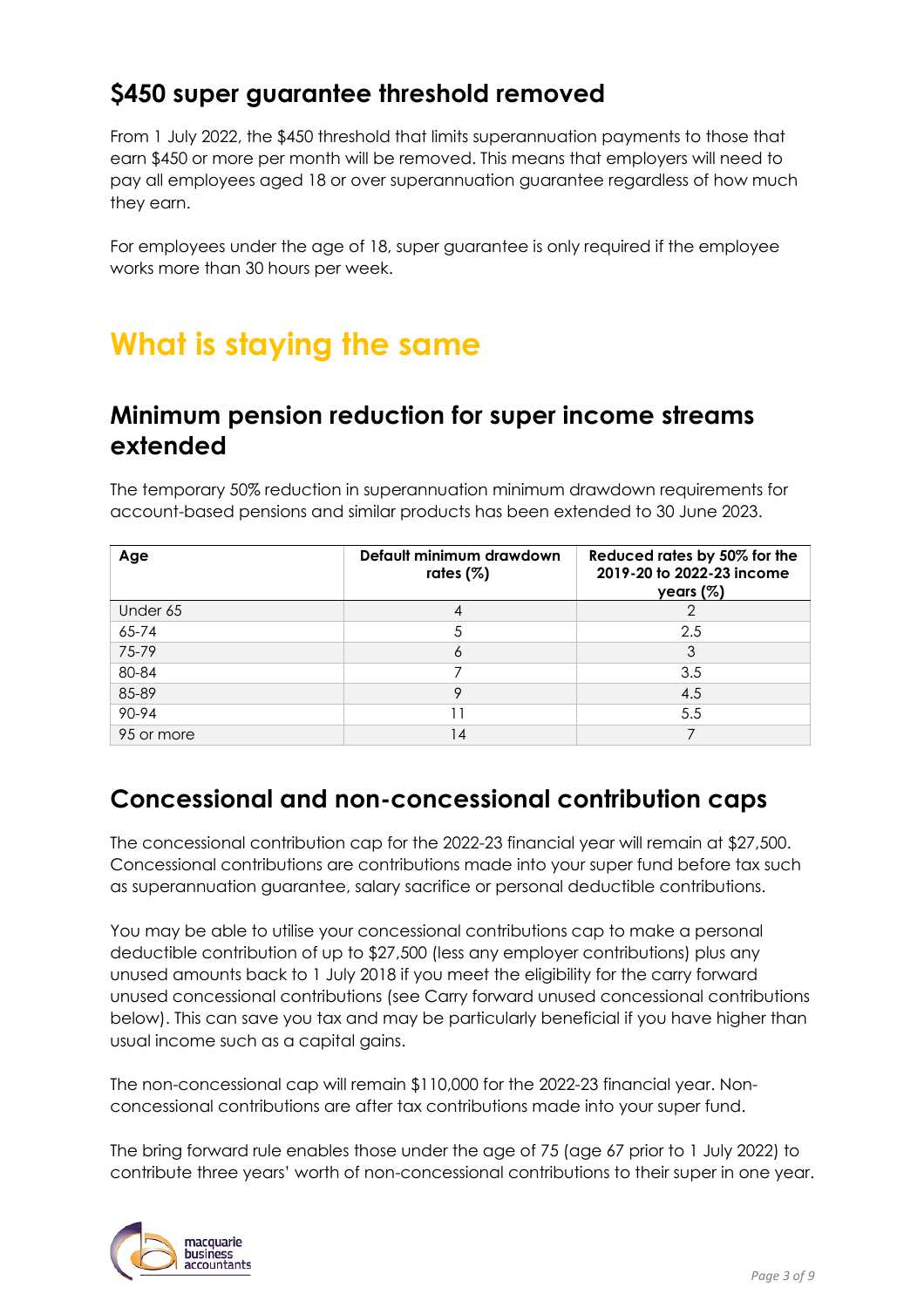That is, you may be able to contribute up to \$330,000 in one year depending on your total superannuation balance.

| <b>Total Superannuation Balance (TSB)</b> | Contribution and bring forward available |
|-------------------------------------------|------------------------------------------|
| Less than $$1.48m$                        | \$330,000                                |
| $$1.48m - $1.59m$                         | \$220,000                                |
| $$1.59m - $1.7m$                          | \$110,000                                |
| Above \$1.7m                              | Nil                                      |

### **Carry forward unused concessional contributions**

If members have unused concessional contributions, that is, they did not contribute the full concessional contribution cap in 2018-19, 2019-20, 2020-21 or 2021-22, then they can carry forward these amounts for five years on a rolling basis if their total superannuation balance is below \$500,000 on 30 June (of the year you intend to access the unused amount).

For example, if a member's total concessional contribution in the 2021-22 financial year was \$10,000 and they meet the eligibility criteria, then they can 'carry forward' the unused \$17,500. They may then be able to make a higher deductible personal contribution in a later financial year. If they are selling an asset and likely to make a taxable capital gain, a higher deductible personal contribution may assist in reducing their tax liability in the year of sale.

Remember:

- Your total superannuation balance must be below \$500,000 on 30 June of the prior year before you utilise any carried forward amount (within the 5 year term); and
- In some cases, an additional 15% tax can apply (30% total) to concessional contributions made to super where income and concessional contributions exceeds certain thresholds (\$250,000 in 2021-22). Your income could be higher than usual in the year when you sell an asset for a capital gain.

This is an excellent concession to help you top up your superannuation.

#### **Your personal transfer balance cap**

The transfer balance cap (TBC) limits how much money you can transfer into a tax-free retirement account. From 1 July 2021, the general TBC increased from \$1.6m to \$1.7m but your personal cap depends on your circumstances.

The Australian Taxation Office (ATO) calculates your personal TBC based on the information lodged with them (this is available from your myGov account linked to the ATO). If your superannuation is in retirement phase, it is important to ensure your Transfer Balance Account compliance obligations are up to date. If any changes have occurred within your SMSF, for example if a member of your fund has retired, it is essential that you let us know so we can manage the reporting requirements.

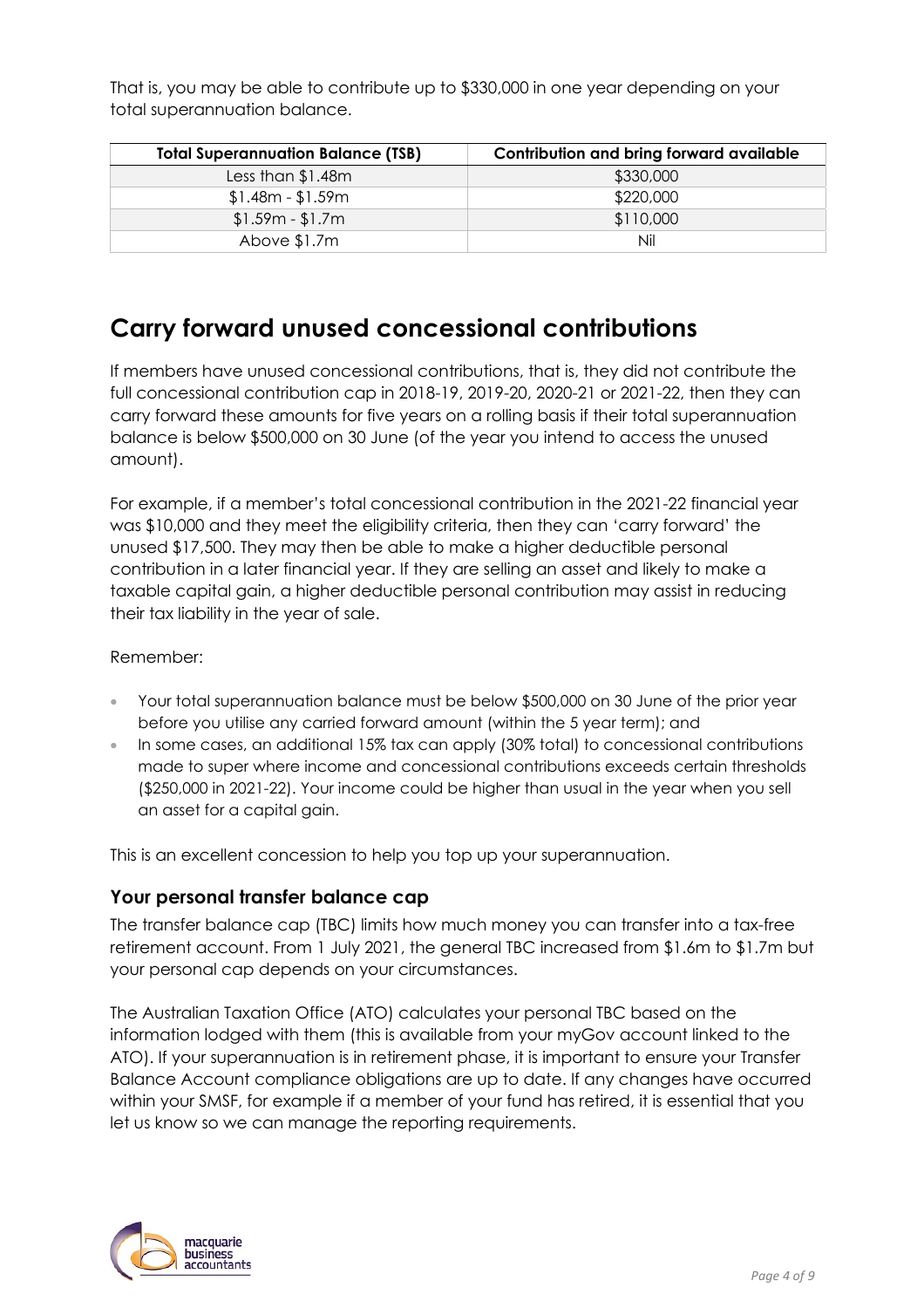# **Fund 'housekeeping'**

### **Cryptocurrency in the ATO spotlight**

The ATO has specified that gains from cryptocurrency are an area of focus again this year. For SMSFs however, managing cryptocurrency is not simply an issue of recognising transactions correctly, it is also about ensuring fund compliance.

SMSF Trustees need to ensure that any investment in cryptocurrency is in line with the investment strategy of the fund, the trust deed allows for it at the time the investment is made, and it is an appropriate investment. In particular, the sole purpose test in the *Superannuation Industry (Supervision) Act 1993* requires that the fund is maintained for the sole purpose of providing retirement benefits to its members, or to their dependants if a member dies before retirement. Trustees need to ensure that the risks associated with these currencies are in the best interests of the fund. A minute documenting the decision to invest in the cryptocurrency would be beneficial.

For tax purposes, gains and losses in the fund are generally treated in the same way as other assets in the fund. That is, capital gains tax may apply to any gains made on the sale of the currency.

If your fund invests in cryptocurrency, there are a few practical issues. Your SMSF auditor needs to confirm the ownership, existence, and value of the cryptocurrency. As a result, the digital wallet for the currency should be in the name of the fund or the trustee. If the investment can only be recorded in the name of an individual it is up to the trustees to verify that the investment is kept separate from personal assets. Also, you need to be able to trace transactions to identify trades, the value of the trade, and the time and date they occurred.

### **SMSF compliance status removed if annual returns late**

If your SMSF's annual return is more than two weeks overdue and you have not requested a deferral, the ATO will move your fund's status on Super Fund Lookup from 'Complying' to 'Regulation details removed'. The result is that your fund may not be able to accept contributions from employers or rollovers from APRA regulated funds.

### **Non-arm's length income expenditure**

Where expenses incurred by the fund are not at arm's length and below market rates, any income derived by the relevant asset could be deemed to be non-arm's length income and taxed at the top marginal tax rate. For example, where services were provided to your SMSF property by a company related to a fund member at reduced rates, all the income derived from the property would be taxed at the top marginal rate

The question of whether the non-arm's length income rules apply depends on the capacity in which the trustee undertakes those activities. Essentially, if you or a related entity are providing services to your superannuation fund in a capacity other than as trustee, and you (or the related entity) currently provide that service to the public, an

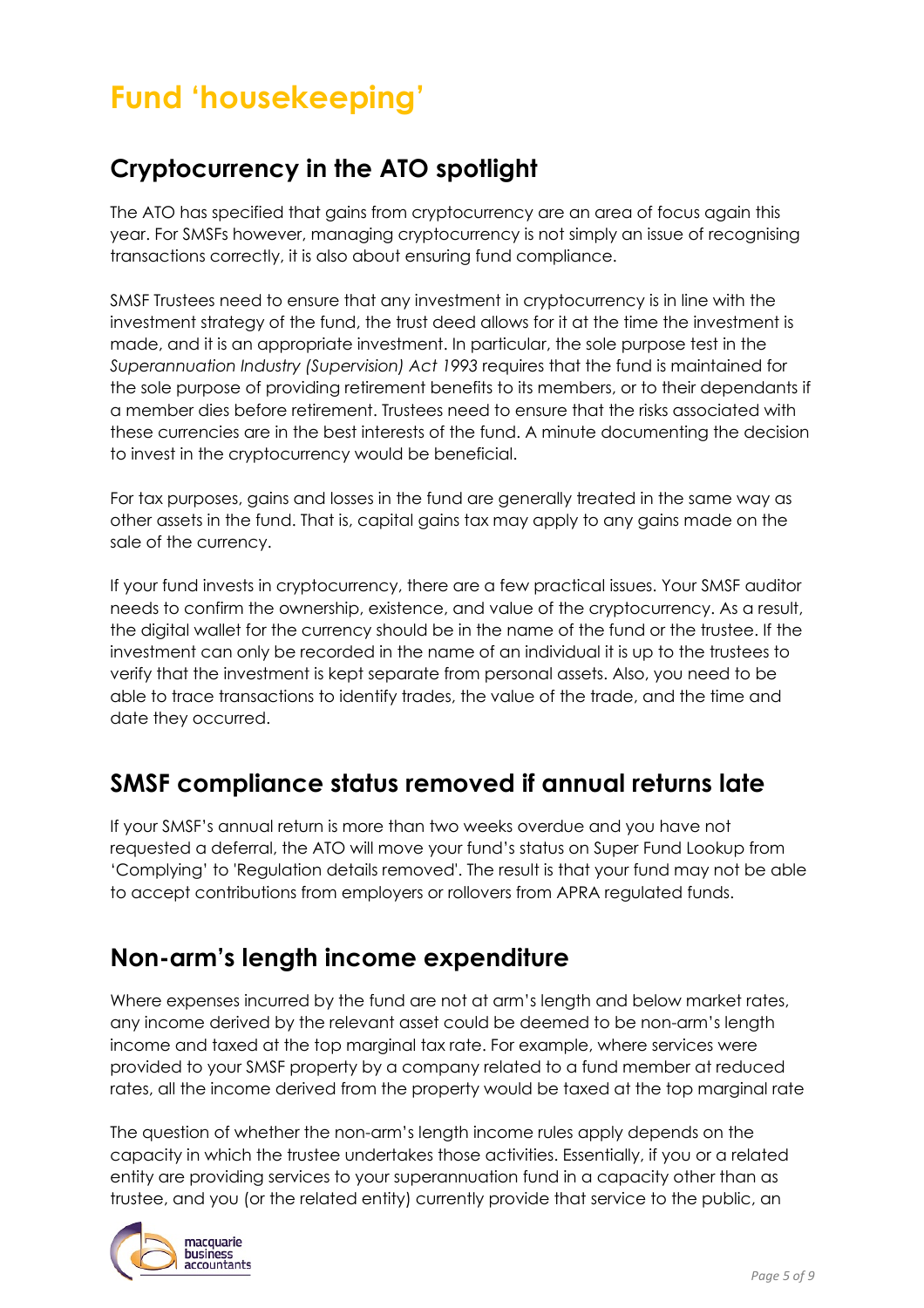arm's length fee should be charged for this service. Failure to do so could result in nonarm's length income applying to the income derived from the applicable asset the expense relates to.

If you are uncertain, please contact us and we can work with you to ensure your fund is not at risk.

### **Valuing SMSF assets**

SMSFs are required to value their assets at market value. Depending on the situation, a market valuation may be undertaken by a:

- Registered valuer
- Professional valuation service provider
- Member of a recognised professional valuation body, or
- A person without formal valuation qualifications but who has specific experience or knowledge in a particular area.

For real property, the valuation may be undertaken by anyone as long it is based on objective and supportable data. A valuation undertaken by a property valuation service provider, including online services or a real estate agent is acceptable.

However, where the value of the asset represents a significant proportion of the fund's value or where the nature of the asset indicates that the valuation is likely to be complex, you should consider the use of a qualified independent valuer.

In general, real estate does not necessarily need a formal valuation each year by a licenced valuer unless there is a significant event that occurs during the year which may affect the previous valuation. A significant event could be one that directly involves the property itself, the fund on a general level such as one of the fund's members going into pension mode, or if the asset represents a significant portion of the fund's value.

### **Contributions must be received by 30 June**

To claim a tax deduction for super contributions (as an employer or as an individual), the payment needs to be received by the fund no later than 30 June. Merely incurring a liability is not enough.

If you are making a personal superannuation contribution that you want to claim as a tax deduction, you need to write to your fund in their approved form and advise them of the amount you intend to claim as a deduction. The superannuation fund then needs to acknowledge your notice of intent and agree to the amount you intend to claim as a deduction. This will normally be in the form of a notice or certificate from the fund to confirm the tax deductibility of the contribution.

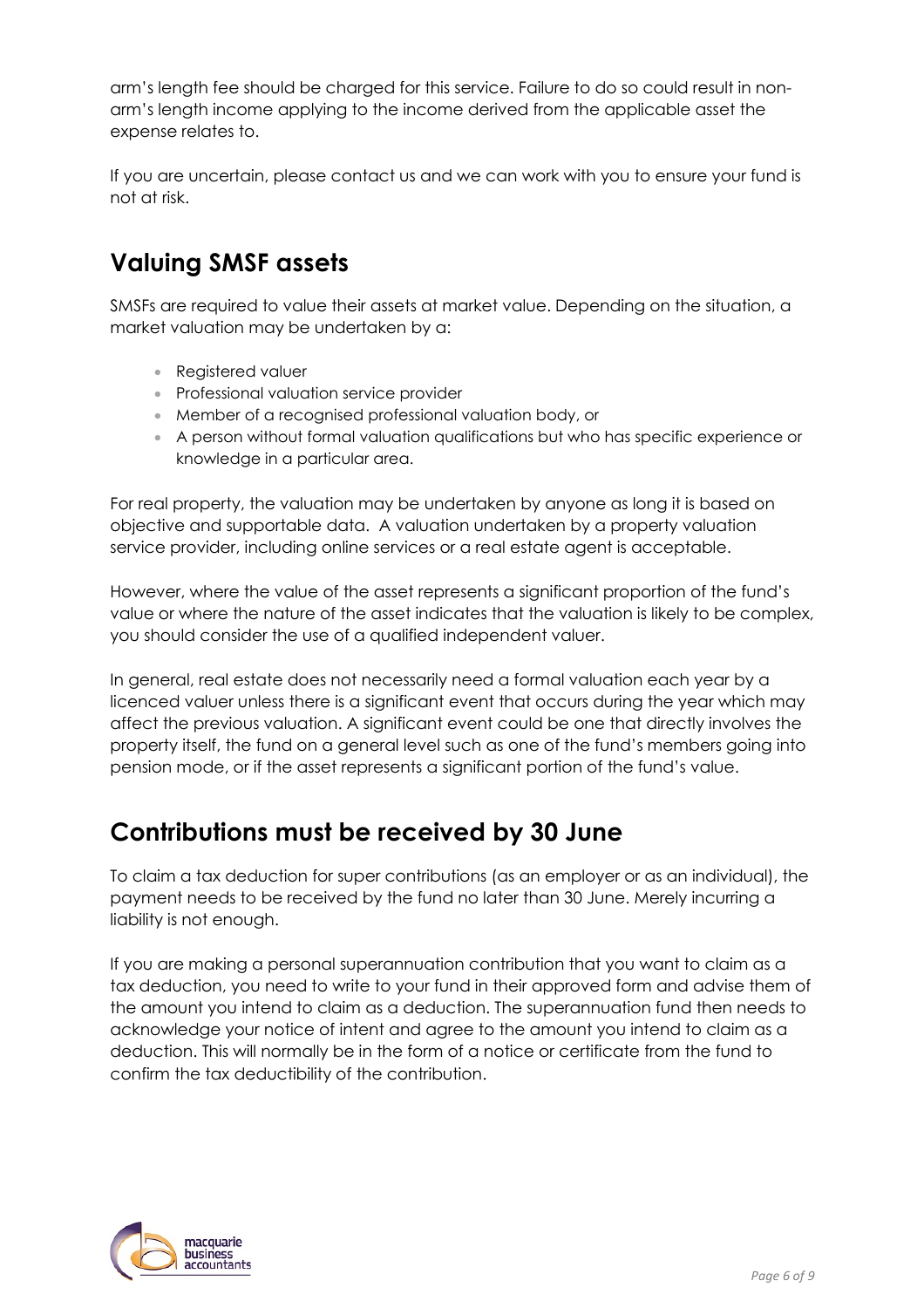### **Review and rectify any outstanding compliance issues**

If your auditor has highlighted any breaches or issues in previous year fund audits, you should review and rectify these issues by 30 June. The penalty for illegal access to the SMSF's funds without meeting a condition of release is \$12,600 per trustee.

The ATO have a number of powers to address non-compliance:

- Education directions require the trustee/director to complete an ATO approved education course within a specific timeframe. An administrative penalty of \$2,100 applies for non-compliance.
- Rectification directions requiring the SMSF's trustee/director to take specific action to rectify the contravention within a specific timeframe.
- Administrative penalties penalties from \$1,110 to \$13,320 apply to specific breaches. Each individual trustee is liable for the penalty and directors of a corporate trustee are jointly and severally liable. The penalties are payable by the trustee/ director and not refunded by the SMSF.
- Informal arrangements to rectify minor breaches.
- Enforceable undertakings.
- Disqualification of a trustee.
- Allowing the SMSF to wind up.
- Notice of non-compliance.
- Freezing an SMSF's assets.
- Civil and criminal penalties where the fund:
	- o Breaches the sole purpose test.
	- o Lends to members of the fund.
	- o Breaches the borrowing rules.
	- o Breaches the in-house asset rules.
	- o Enters into prohibited avoidance schemes.
	- o Fails to notify the regulator of significant adverse events.
	- o Breaches the arm's length rules for an investment.
	- o Promotes an illegal early release scheme.

These powers also enable the ATO to look back to any breaches from previous years that were unresolved at 30 June 2021.

#### **Review the fund's investment strategy**

Trustees are required to 'regularly review' the fund's investment strategy. We recommend that trustees review the strategy and document the review at least annually or when the circumstances of the fund change.

Where an SMSF has entered into a borrowing arrangement to acquire an asset, trustees should seek advice to structure insurance cover either inside or outside the SMSF to assist in meeting the on-going obligations of the debt repayments. The fund's ability to meet the on-going debt repayments can be severely jeopardised where one member of the fund dies, as the fund may have needed to utilise contributions that were being made for that member to meet the repayments. Such a scenario could result in the fund having to sell the property.

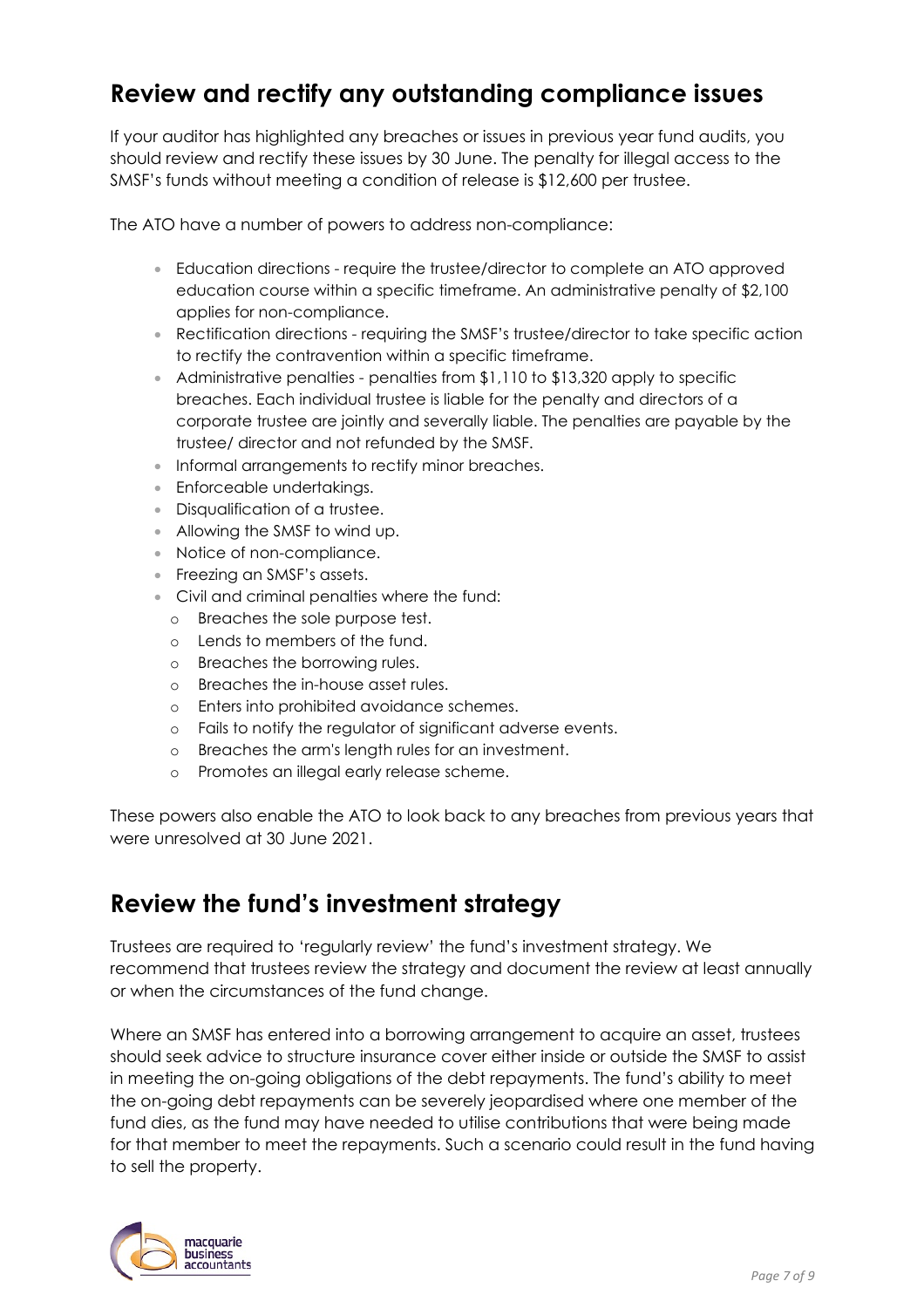### **Review insurance inside your SMSF**

SMSF trustees need to consider the need for insurance cover for the fund members when formulating and reviewing the fund's investment strategy.

Superannuation funds are only able to offer or take out new insurance cover where the definitions are consistent with the death, terminal illness, permanent incapacity and temporary incapacity conditions of release under the *Superannuation Industry Supervision Act*.

It's important that you review insurance inside your SMSF not just for compliance with the law but also effectiveness. An important issue to consider is how any insurance inside your fund should be structured; that is, from where the premiums are paid from the fund and what account any policy proceeds will be paid to inside the fund.

Correctly structuring insurance inside your fund can be complex. We recommend that SMSF Trustees seek the advice of their financial adviser to achieve the most tax effective outcomes for insurance proceeds, especially on the death of a member.

### **Lodgement deferrals**

If you are having trouble paying your tax liability, please let us know as soon as possible so we can negotiate a deferral or payment plan with the ATO on your behalf.

### **Contributions you didn't know you made**

A contribution to a fund can be more than just a deposit of money into the bank account of a superannuation fund. It could include:

- Money
- In-specie asset transfers
- Paying fund expenses
- Increasing the value of a fund asset
- Forgiving a fund's debt
- Meeting a fund liability
- Rendering services to the fund at less than market value
- Guarantor arrangements
- Some Discretionary Trust distributions

Trustees can often be surprised by what is considered to be a contribution, for example:

- **In-specie transfer** If an asset is transferred or acquired from a related party for less than fair market value, the difference may be treated as a contribution.
- **Capital improvements** Capital improvements to existing fund assets for no consideration or less than arm's length consideration may be treated as a contribution.
- **Debt forgiveness** A contribution is made if a loan, entered into by the fund is forgiven by the lender (related party). The contribution is made when the deed of release is executed that then relieves the fund from the obligation of repaying the debt.